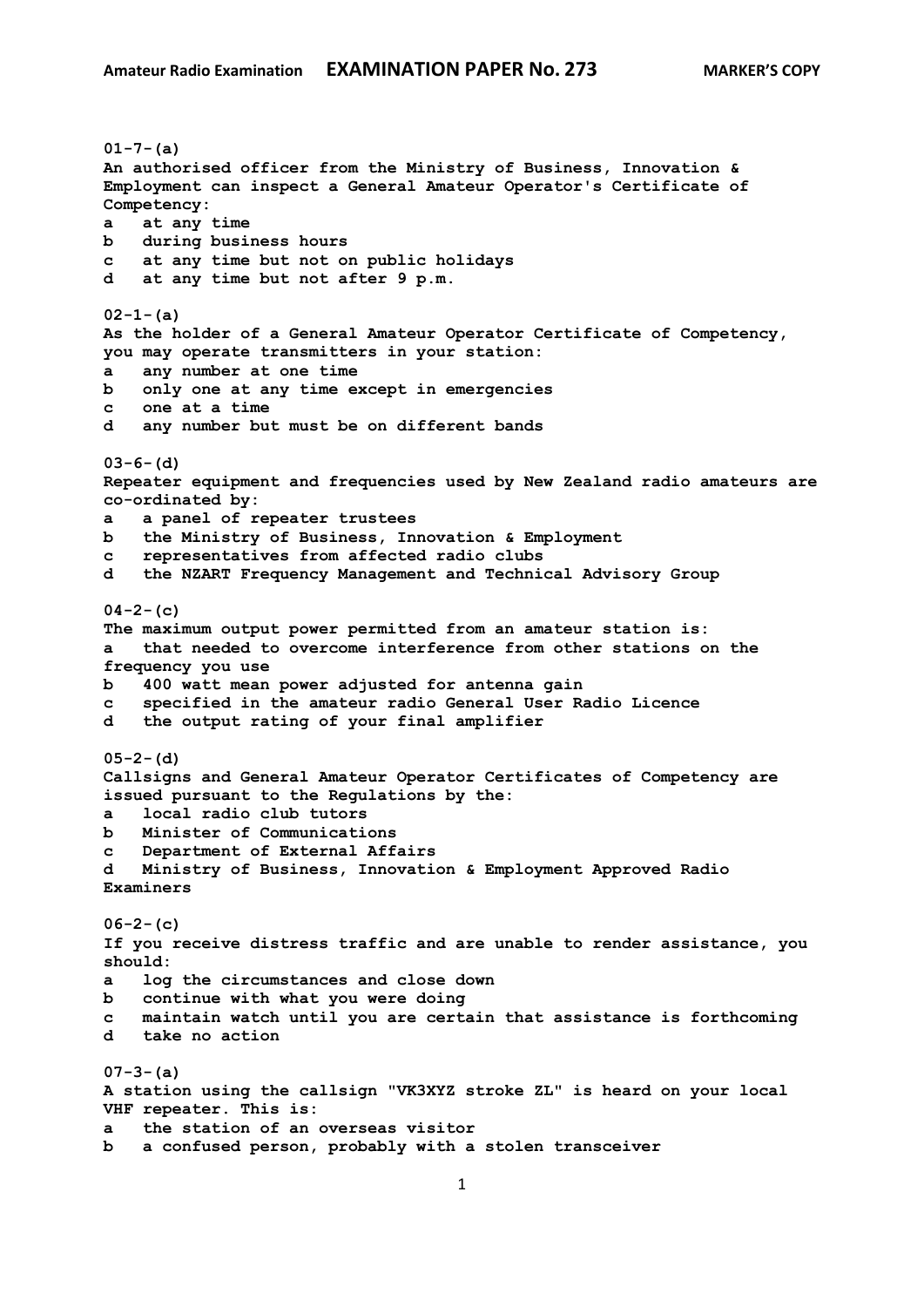```
c an unauthorised callsign
d an illegal operator
08-5-(a)
In New Zealand, the "15 metre band" frequency limits are:
a 21.00 to 21.45 MHz
b 21.00 to 21.40 MHz
c 21.00 to 21.35 MHz
d 21.00 to 21.30 MHz
09-0-(c)
Operation on the 130 to 190 kHz band requires:
a a vertical half-wave dipole antenna
b special permission to operate in hours of darkness
c power output limited to a maximum of 5 watt e.i.r.p.
    d receivers and computers with sound cards
10-2-(c)
In the classic model of the atom:
a the neutrons and the electrons orbit the nucleus
b the protons and the neutrons orbit the nucleus in opposite directions
c the electrons orbit the nucleus
d the protons orbit around the neutrons
11-0-(c)
The plastic coating around wire is:
a a conductor
b an inductor 
c an insulator
d a magnet
12-9-(a)
The unit of resistance is the:
a ohm
b farad
c watt
d resistor
13-5-(b)
A current of 2 ampere flows through a 16 ohm resistance. The applied 
voltage is:
a 8 volt
b 32 volt
c 14 volt 
d 18 volt 
14-7-(b)
The ohm is the unit of:
a supply voltage
b electrical resistance
c electrical pressure
d current flow
```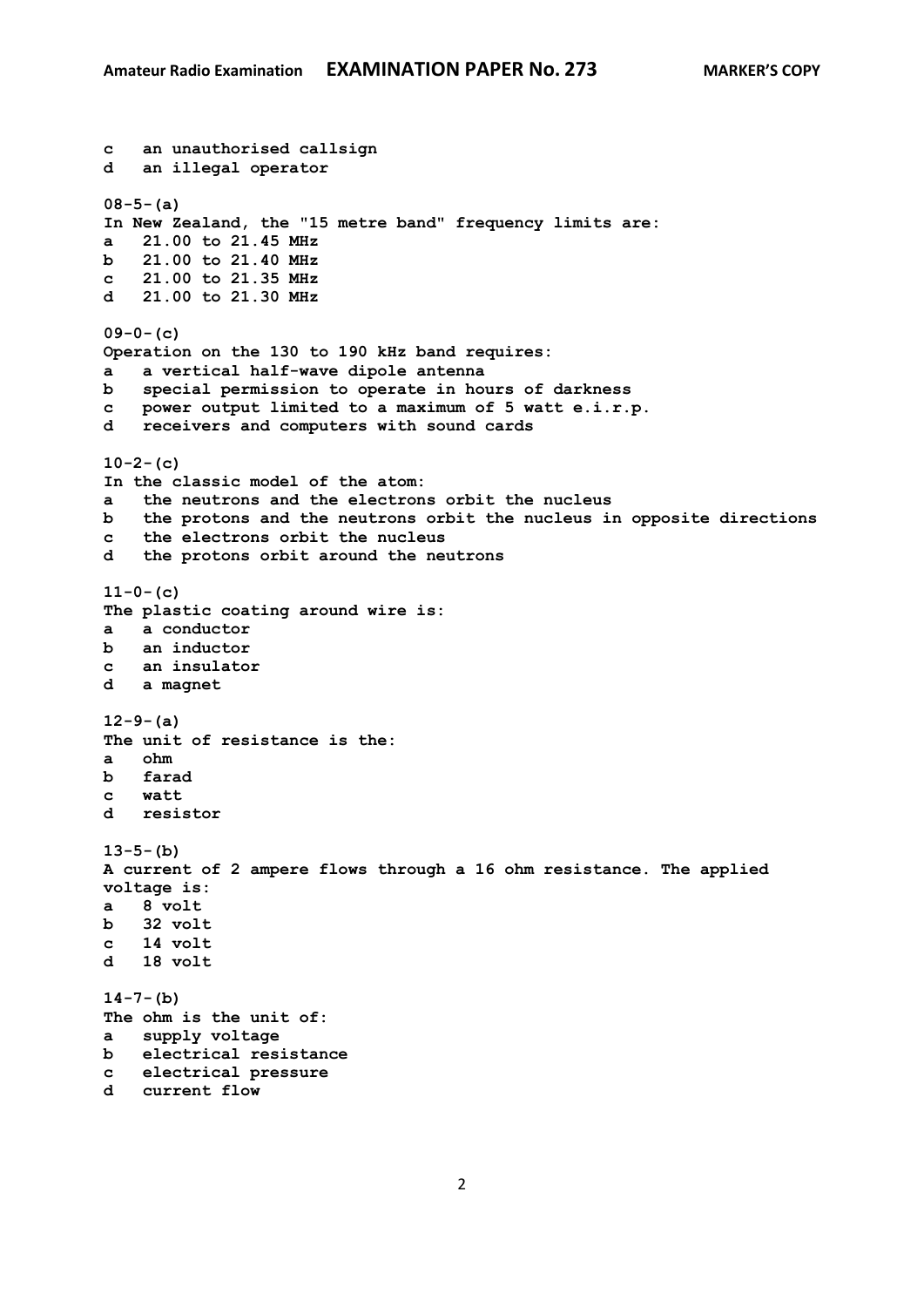```
15-8-(c)
Two resistors are connected in parallel. One is 75 ohm and the other is 
50 ohm. The total resistance of this parallel circuit is:
a 10 ohm
b 70 ohm 
c 30 ohm 
d 40 ohm 
16-9-(a)
The following resistor combination can most nearly replace a single 150 
ohm resistor:
a three 47 ohm resistors in series
b four 47 ohm resistors in parallel
c five 33 ohm resistors in parallel 
d five 33 ohm resistors in series
17-1-(b)
Two resistors are in parallel. Resistor A carries twice the current of 
resistor B, which means that:
a B has half the resistance of A
b A has half the resistance of B 
c the voltage across A is twice that across B
d the voltage across B is twice that across B 
18-0-(d)
A transmitter power amplifier requires 30 mA at 300 volt. The DC input 
power is:
a 300 watt
b 9000 watt
c 6 watt
d 9 watt 
19-0-(c)
The following two quantities should be multiplied together to find power:
a resistance and capacitance
b voltage and inductance
c voltage and current
d inductance and capacitance
20-0-(a)
An "alternating current" is so called because:
a it reverses direction periodically
b its direction of travel can be altered by a switch
c its direction of travel is uncertain
d it travels through a circuit using alternate paths
21-4-(b)
The material separating the plates of a capacitor is the:
a semiconductor
b dielectric
c resistor
d lamination
```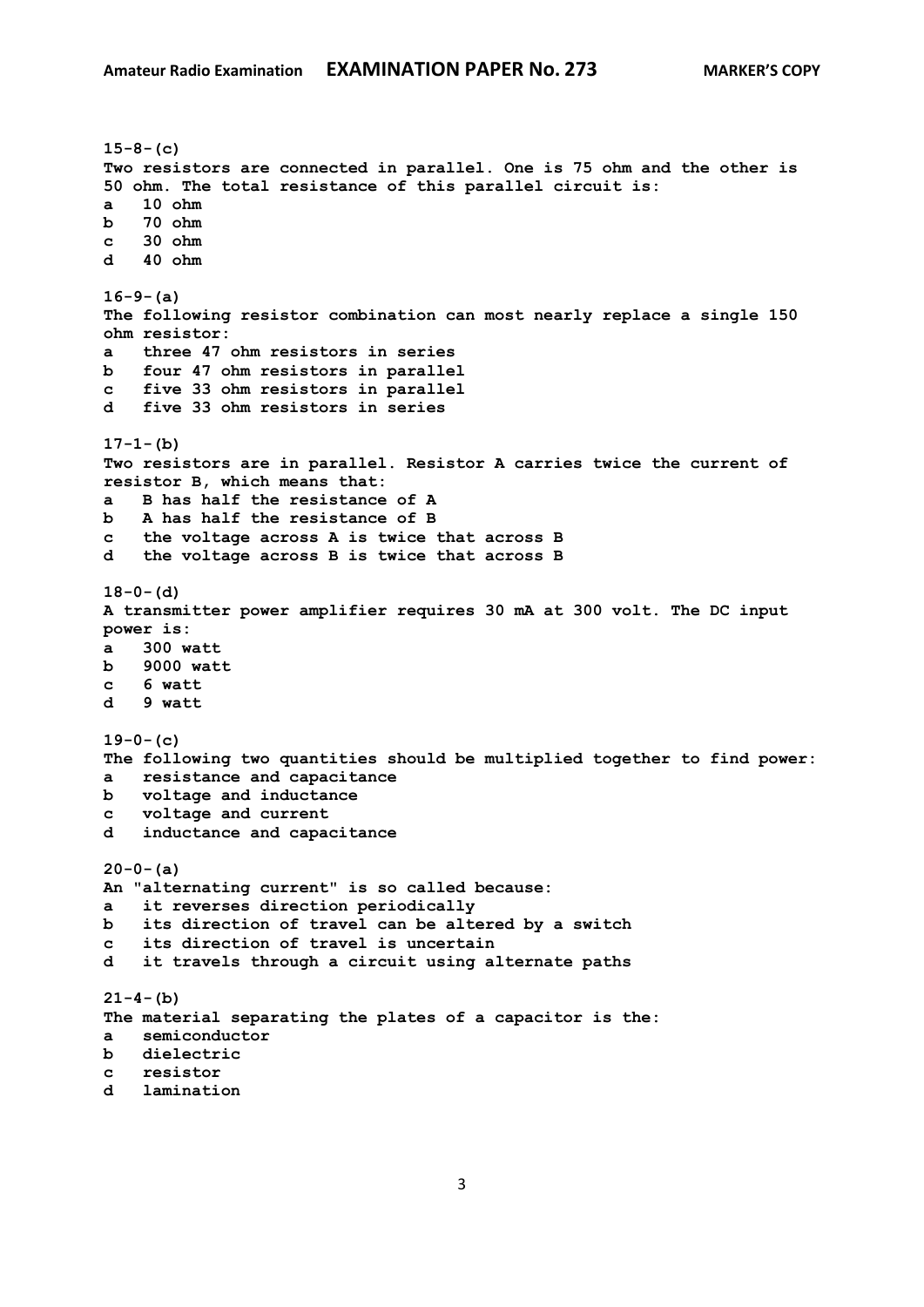**22-5-(c) An inductor and a capacitor are connected in series. At the resonant frequency, the resulting impedance is: a totally reactive b maximum c minimum d totally inductive 23-5-(d) The purpose of using three wires in the mains power cord and plug on amateur radio equipment is to: a make it inconvenient to use b prevent the plug from being reversed in the wall outlet c prevent short circuits d prevent the chassis from becoming live in case of an internal short to the chassis 24-9-(c) The following material is considered to be a semiconductor: a copper b sulphur c silicon d tantalum 25-0-(b) A varactor diode acts like a variable: a resistance b capacitance c voltage regulator d inductance 26-8-(d) This is usually found on the inside of a thermionic valve: a argon b air c neon d a vacuum 27-5-(c) When measuring the current drawn by a receiver from a power supply, the current meter should be placed: a in parallel with both receiver power supply leads b in parallel with one of the receiver power leads c in series with one of the receiver power leads d in series with both receiver power leads 28-3-(c) A transmitter power amplifier has a gain of 20 dB. The ratio of the output power to the input power is: a 10 b 20 c 100**

**d 40**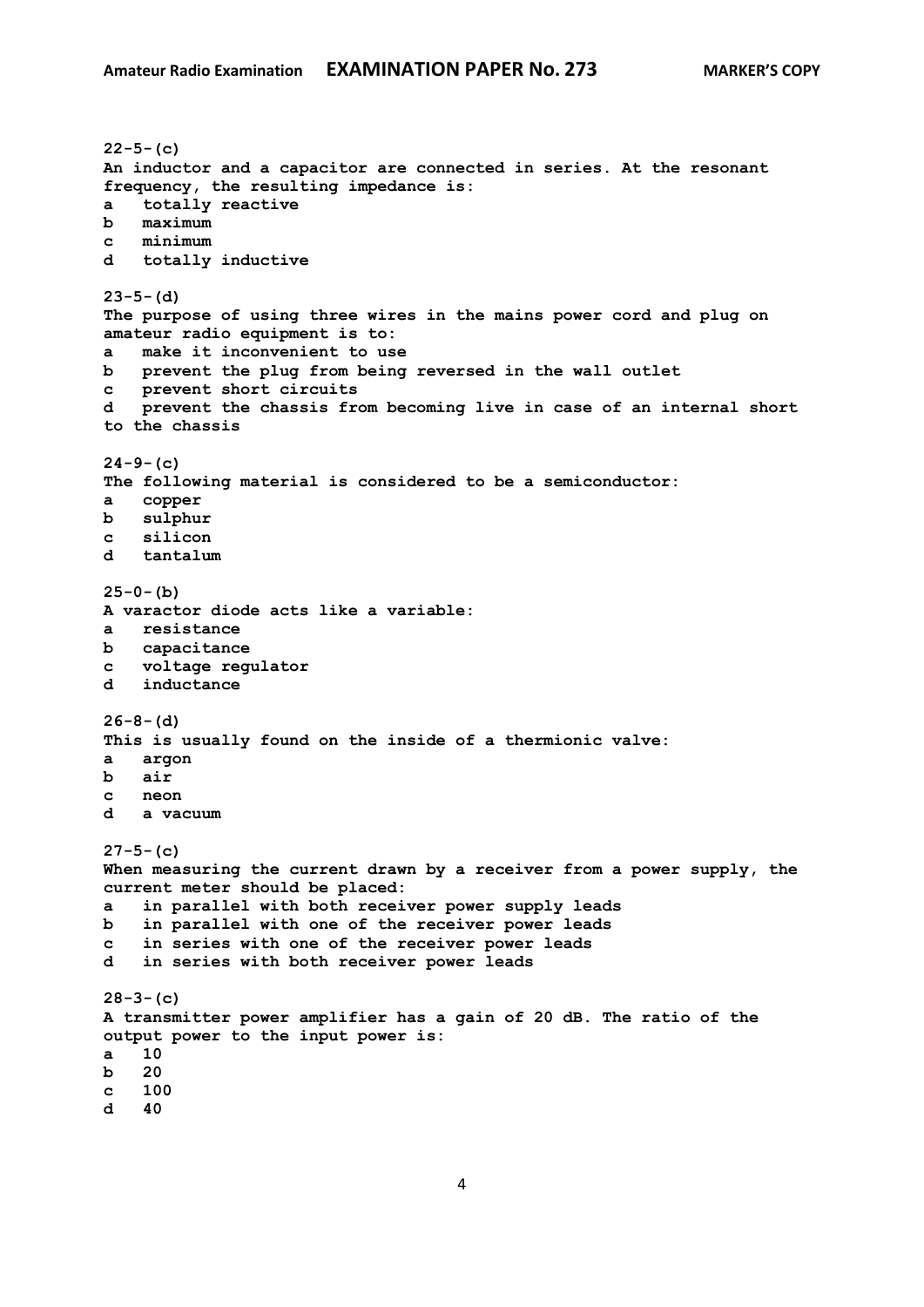**29-4-(d) In an HF station, the "linear amplifier" is: a an amplifier to remove distortion in signals from the transceiver b an amplifier with all components arranged in-line c a push-pull amplifier to cancel second harmonic distortion d an optional amplifier to be switched in when higher power is required 30-7-(a) In a frequency modulation receiver, this is located between the limiter and the audio frequency amplifier: a the frequency discriminator b the intermediate frequency amplifier c the speaker and/or headphones d the high frequency oscillator 31-7-(b) In a single sideband and CW receiver, the output from this is connected to the product detector: a the mixer b the beat frequency oscillator c the radio frequency amplifier d the audio frequency amplifier 32-3-(a) The figure in a receiver's specifications which indicates its sensitivity is the: a signal plus noise to noise ratio b bandwidth of the IF in kilohertz c audio output in watts d number of RF amplifiers 33-2-(c) An RF amplifier ahead of the mixer stage in a superhet receiver: a enables the receiver to tune a greater frequency range b means no BFO stage is needed c increases the sensitivity of the receiver d makes it possible to receive SSB signals 34-6-(d) A superhet receiver receives an incoming signal of 3540 kHz and the local oscillator produces a signal of 3995 kHz. The IF amplifier is tuned to: a 3540 kHz b 3995 kHz c 7435 kHz d 455 kHz 35-8-(d) It is very important that the oscillators contained in a superhet receiver are: a sensitive and selective b stable and sensitive c selective and spectrally pure d stable and spectrally pure**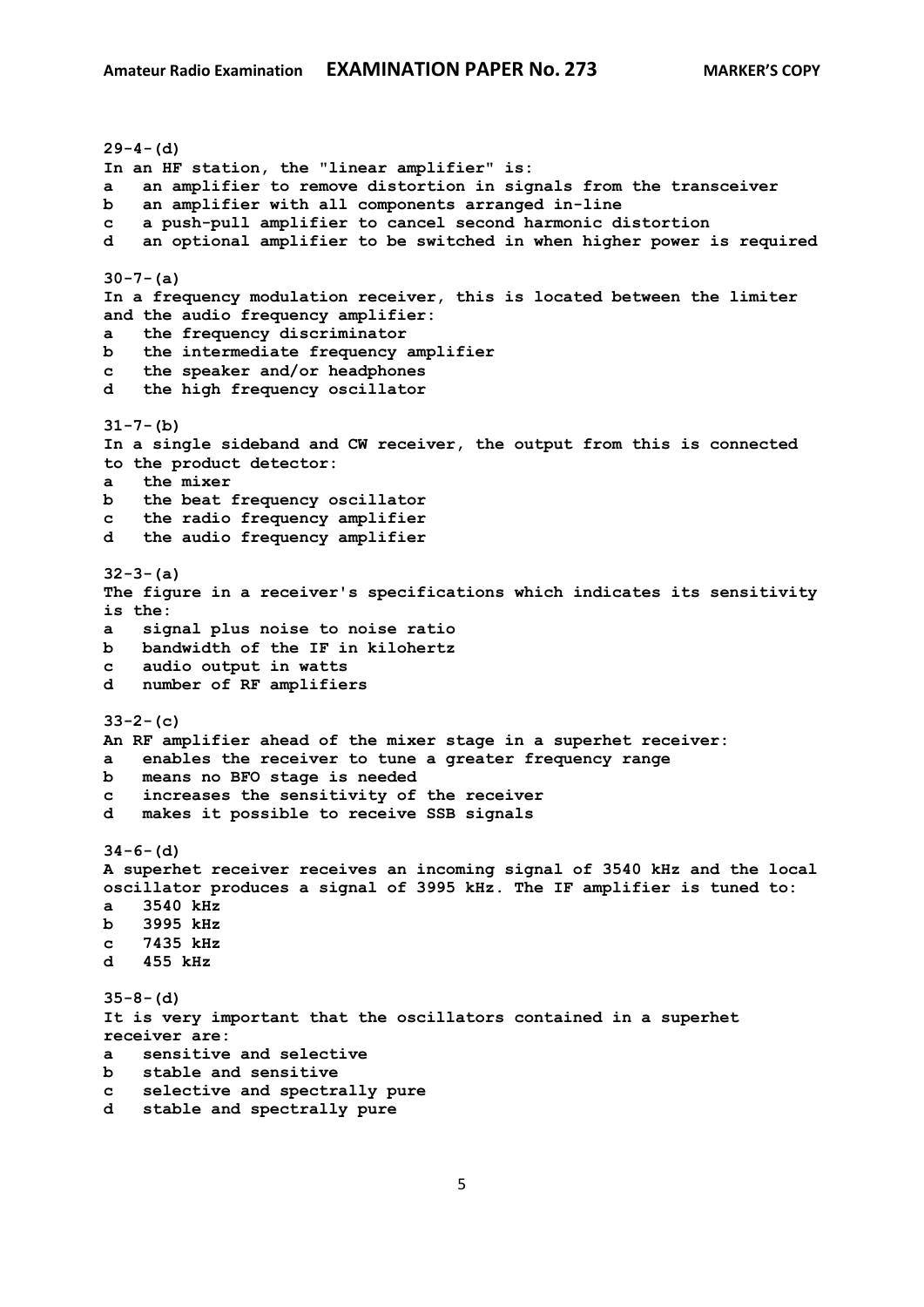```
36-5-(b)
Front-end selectivity is provided by resonant networks both before and 
after the RF stage in a superhet receiver. This whole section of the 
receiver is often referred to as the:
a preamble
b preselector
c preamplifier
d pass-selector
37-6-(c)
In a frequency modulation transmitter, the power amplifier output is fed 
to the:
a frequency multiplier
b microphone
c antenna
d modulator
38-4-(c)
In a single sideband transmitter, this is located between the balanced 
modulator and the mixer:
a radio frequency oscillator
b speech amplifier
c filter
d microphone
39-5-(a)
Several stations advise that your FM simplex transmission in the "two 
metre" band is distorted. The cause might be that:
a the transmitter modulation deviation is too high
b your antenna is too low
c the transmitter has become unsynchronised
d your transmitter frequency split is incorrect
40-3-(a)
Increased harmonic output may be produced in a transmitter by:
a overdriven amplifier stages
b a linear amplifier
c a low SWR
d resonant circuits
41-1-(a)
Parasitic oscillations are to be avoided because:
a they cause possible interference to other users of the radio 
frequency spectrum
b they do not radiate very far
c some cannot be adequately controlled
d they do not always follow your modulation
42-9-(b)
Electrolytic capacitors are used in power supplies because:
a they are tuned to operate at 50 Hz
b they can be obtained in larger values than other types
c they have very low losses compared to other types
d they radiate less RF noise than other types
```
6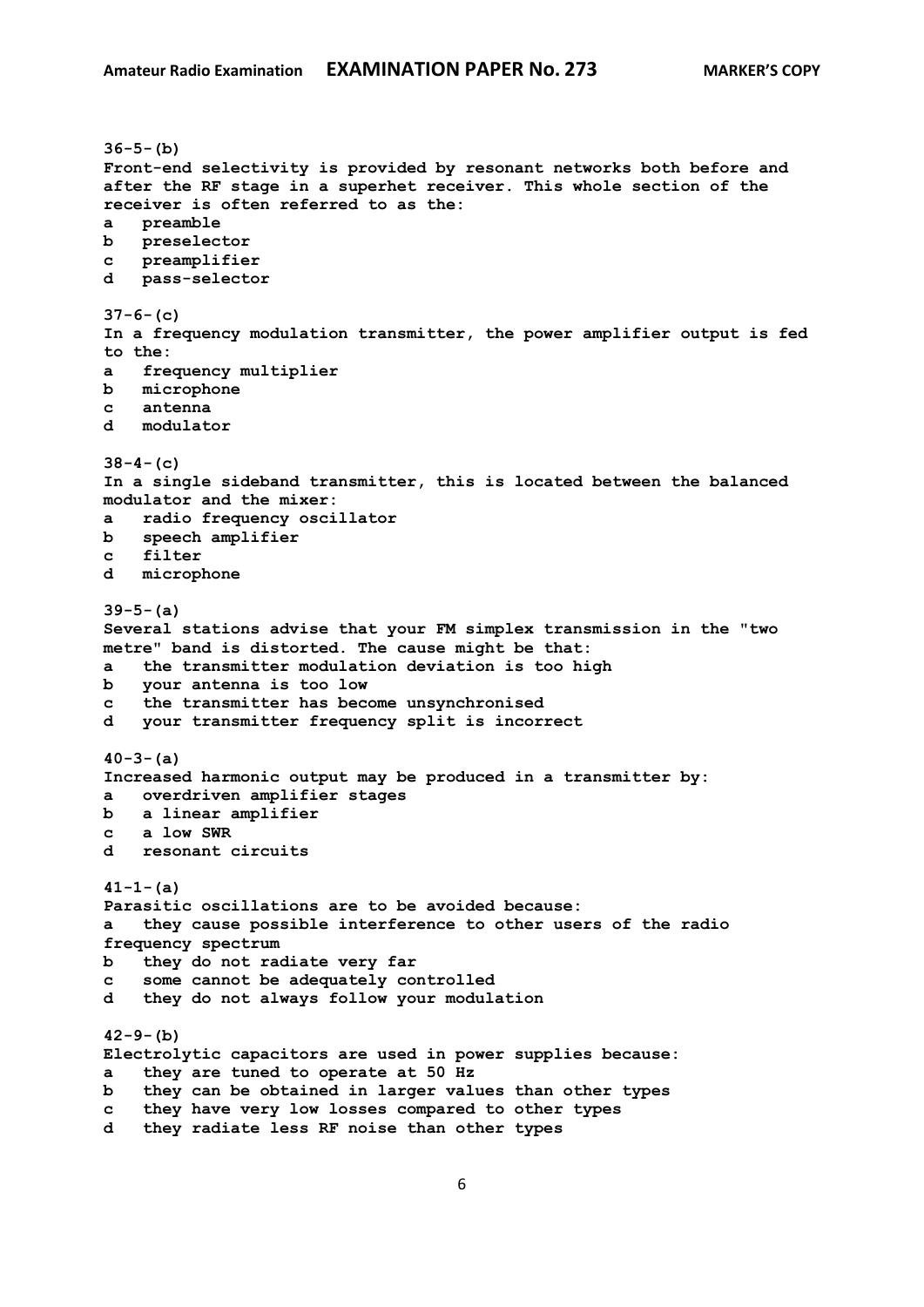**43-2-(c) A transformer is used in a power supply to: a transform the incoming mains AC voltage to a DC voltage b ensure that any RF radiation cannot get into the power supply c transform the mains AC voltage to a more convenient AC voltage d transform the mains AC waveform into a higher frequency waveform 44-8-(c) Before calling CQ on the HF bands, you should: a request that other operators clear the frequency b request a signal report from any station listening c listen first, then ask if the frequency is in use d use a frequency where many stations are already calling 45-4-(d) The standard frequency offset (split) for 2 metre repeaters in New Zealand is: a plus 600 kHz below 147 MHz, minus 600 kHz on or above 147 MHz b minus 5 MHz below 147 MHz, plus 5 MHz kHz on or above 147 MHz c plus 5 MHz below 147 MHz, minus 5 MHz kHz on or above 147 MHz d plus 600 kHz above 147 MHz, minus 600 kHz on or below 147 MHz 46-4-(c) The "RIT" control on a transceiver: a reduces interference on the transmission b changes the frequency of the transmitter section without affecting the frequency of the receiver section c changes the frequency of the receiver section without affecting the frequency of the transmitter section d changes the transmitting and receiver frequencies by the same amount 47-2-(d) The "Q signal" requesting the other station to send slower Morse code is: a QRL b QRN c QRM d QRS 48-7-(b) An RF transmission line should be matched at the transmitter end to: a prevent frequency drift b transfer maximum power to the antenna c overcome fading of the transmitted signal d ensure that the radiated signal has the intended polarisation 49-5-(b) An instrument to check whether RF power in the transmission line is transferred to the antenna is: a an antenna tuner b a standing wave ratio meter c a dummy load**

**d a keying monitor**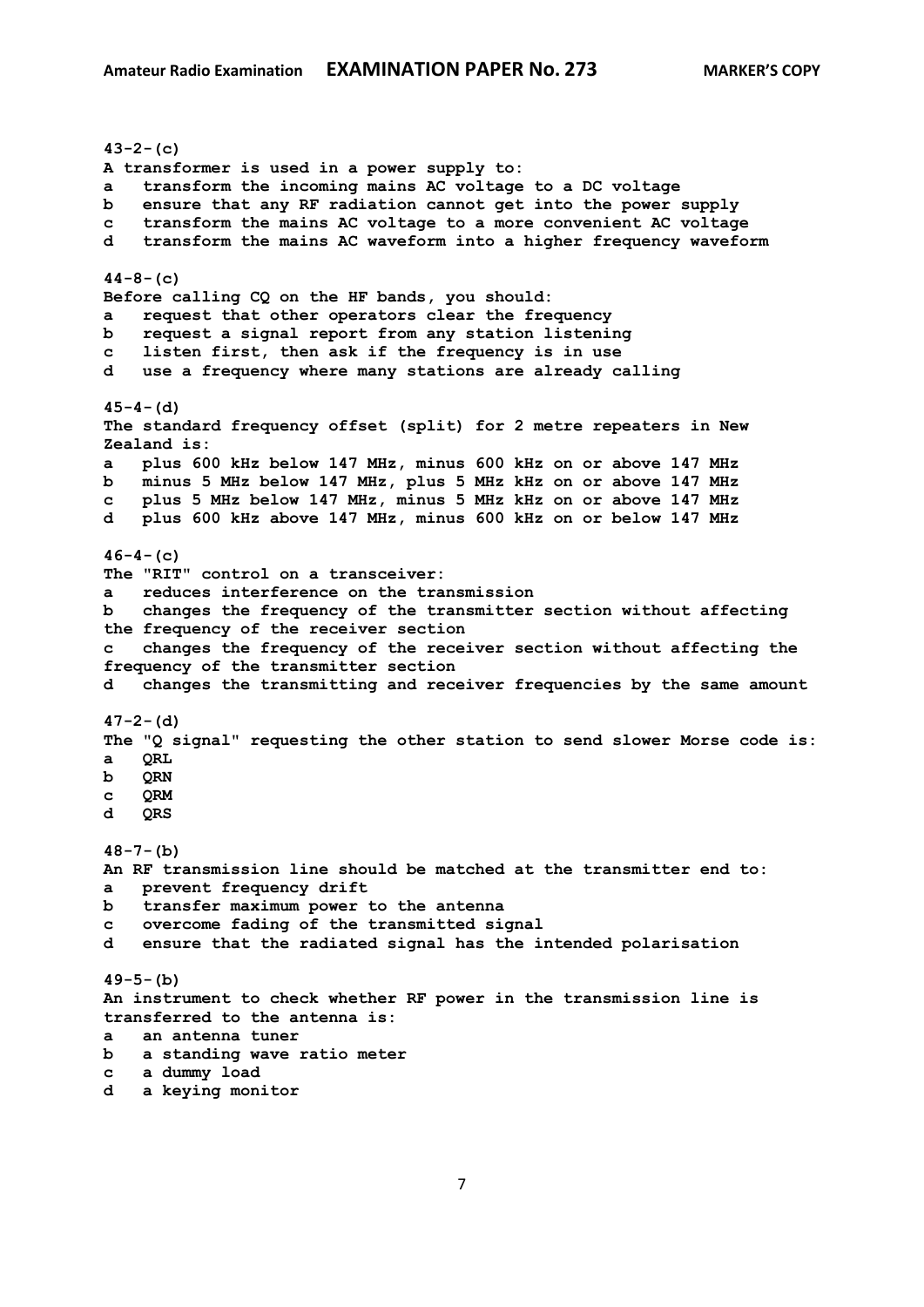**50-9-(a) Radio wave polarisation is defined by the orientation of the radiated: a electric field b magnetic field c inductive field d capacitive field 51-6-(d) The effect of adding a series inductance to an antenna is to: a increase the resonant frequency b have no change on the resonant frequency c have little effect d decrease the resonant frequency 52-2-(c) This property of an antenna broadly defines the range of frequencies to which it will be effective: a front-to-back ratio b impedance c bandwidth d polarisation 53-5-(b) The reflector and director(s) in a Yagi antenna are called: a oscillators b parasitic elements c tuning stubs d matching units 54-5-(a) That portion of HF radiation which is directly affected by the surface of the earth is called: a ground wave b local field wave c inverted wave d ionospheric wave 55-8-(c) VHF and UHF bands are frequently used for satellite communication because: a the Doppler frequency change caused by satellite motion is much less than at HF b satellites move too fast for HF waves to follow c waves at these frequencies travel to and from the satellite relatively unaffected by the ionosphere d the Doppler effect would cause HF waves to be shifted into the VHF and UHF bands 56-6-(c) The skip distance of a sky wave will be greatest when the: a ionosphere is most densely ionised b signal given out is strongest c angle of radiation is smallest d polarisation is vertical**